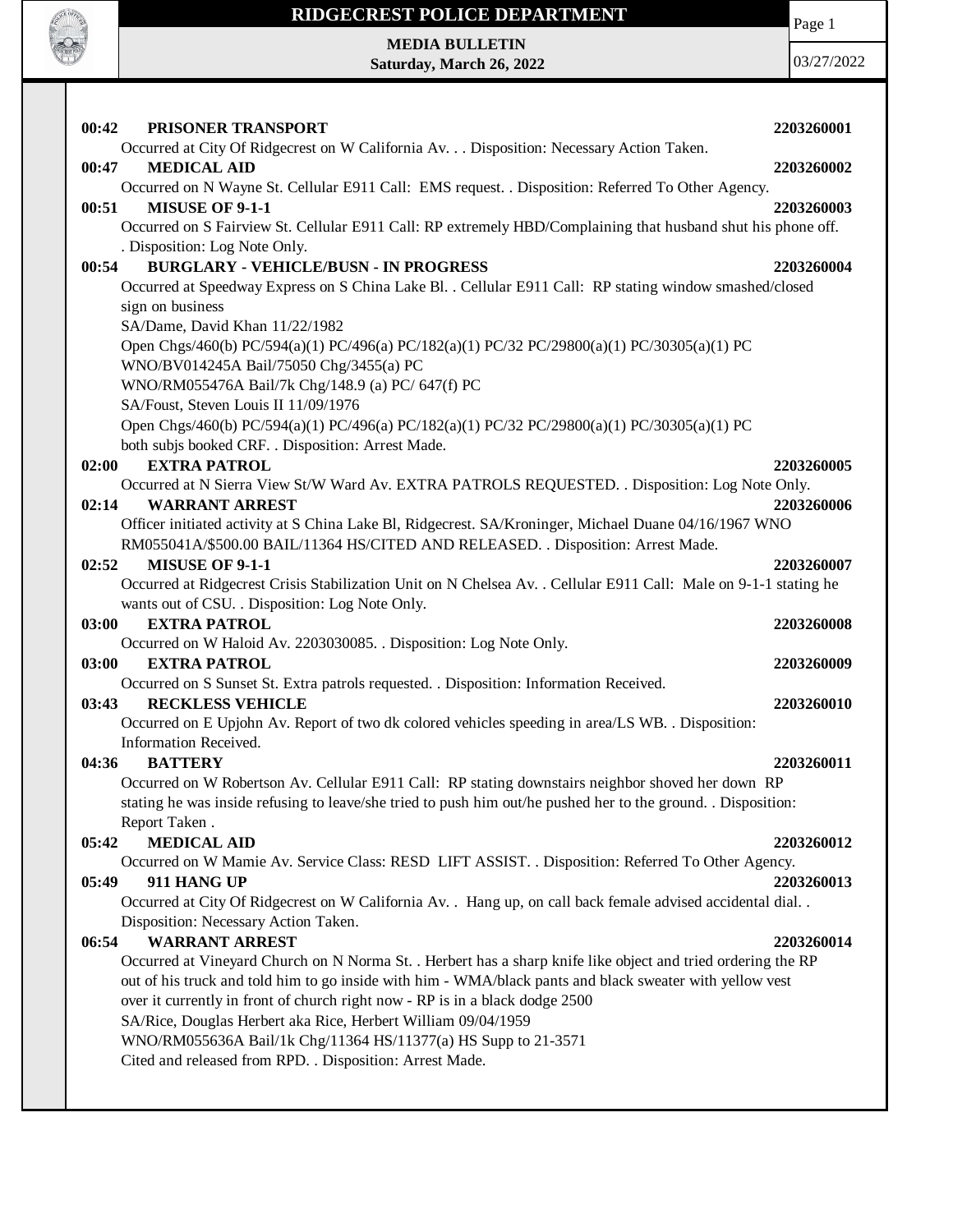

#### **RIDGECREST POLICE DEPARTMENT**

Page 2

**MEDIA BULLETIN Saturday, March 26, 2022**

03/27/2022

| POSITIVE CITIZEN CONTACT<br>07:24                                                                                               | 2203260015 |
|---------------------------------------------------------------------------------------------------------------------------------|------------|
| Officer initiated activity at Fastrip Food Store, S China Lake Bl, Ridgecrest. . Disposition: Necessary Action                  |            |
| Taken.                                                                                                                          |            |
| 07:39<br><b>FOLLOW UP</b>                                                                                                       | 2203260016 |
| Officer initiated activity at S Forest Knoll St, Ridgecrest. . Disposition: Follow Up Completed.<br><b>INFORMATION RECEIVED</b> |            |
| 08:02<br>Occurred on W Moyer Av. No police, fire, or medical needed. . Disposition: Information Received.                       | 2203260017 |
| <b>STOLEN VEHICLE REPORT</b><br>08:11                                                                                           | 2203260018 |
| Occurred on W Church Av. stolen between 7pm to 3am - 2017 Fiat 124 Spider comfortable gray with black top                       |            |
| fiat. . Disposition: Report Taken .                                                                                             |            |
| <b>SAFETY HAZARD</b><br>09:11                                                                                                   | 2203260019 |
| Occurred at W Bowman Rd/S China Lake Bl. 3 BIG LONG PIECES OF WOOD IN THE MIDDLE OF THE                                         |            |
| LANES. . Disposition: Unable To Locate.                                                                                         |            |
| <b>MISC COUNTER CALL</b><br>09:12                                                                                               | 2203260020 |
| Occurred at City Of Ridgecrest on W California Av. . Providing a picture for a case for P6. . Disposition:                      |            |
| Information Received.                                                                                                           |            |
| <b>ACO CALL</b><br>09:23                                                                                                        | 2203260021 |
| Occurred at Larkspur Apartments on S Downs St. . Deceased cat in front of Larkspur Apartments. .                                |            |
| Disposition: Log Note Only.                                                                                                     |            |
| <b>CONTACT CITIZEN</b><br>10:05                                                                                                 | 2203260022 |
| Occurred at City Of Ridgecrest on W California Av. . Contact via 21 regarding her husband. . Disposition:                       |            |
| Information Provided.                                                                                                           |            |
| <b>SUSPICIOUS PERSON</b><br>10:07                                                                                               | 2203260023 |
| Occurred at N Norma St/W Coso Av. RP states there is a BMA/black hat/black sweater/jeans on a bike who is                       |            |
| out by a red car and it looks like he is trying to possibly break into the car but when people pass by he acts                  |            |
| like he is tying his shoe or something. . Disposition: Checks Ok.<br><b>DISTURBANCE - NEIGHBORS</b><br>10:25                    | 2203260024 |
| Occurred on W St George Av. RP states that the neighbor's daughter is at the neighbor's house trying to                         |            |
| destroy the fence between properties. Homeowner is not there but the RP has asked her to stop and she will                      |            |
| not stop. . Disposition: Counselled.                                                                                            |            |
| <b>ROBBERY</b><br>10:34                                                                                                         | 2203260025 |
| Occurred on W Atkins Av. RP states a WMA/600/dark clothes/hat/40's/grabbed her wallet from the RP and ran                       |            |
| Westbound and RP lost obs. . Disposition: Report Taken.                                                                         |            |
| PRISONER TRANSPORT<br>10:40                                                                                                     | 2203260026 |
| Occurred at City Of Ridgecrest on W California Av. . 22-962. . Disposition: Necessary Action Taken.                             |            |
| <b>FOUND PROPERTY</b><br>11:08                                                                                                  | 2203260027 |
| Occurred at Leroy Jackson Park on E Coso Av/E Las Flores Av. . Shopping cart full of brand new items near the                   |            |
| water tank at Leroy Jackson park near the baseball field. . Disposition: Checks Ok.                                             |            |
| <b>CONTACT CITIZEN</b><br>11:14                                                                                                 | 2203260028 |
| Occurred on W Reeves Av. RP requesting a 21 regarding locks on her property. . Disposition: Cancelled by RP.                    |            |
| <b>GAS LEAK</b><br>11:25                                                                                                        | 2203260029 |
| Occurred on E Ridgecrest Bl. Potential gas leak. . Disposition: Referred To Other Agency.                                       |            |
| 12:55<br><b>TRAFFIC STOP</b>                                                                                                    | 2203260030 |
| Officer initiated activity at W Moyer Av, Ridgecrest. (Hundred block.). . Disposition: Citation.                                |            |
| 13:05<br><b>SAFETY HAZARD</b>                                                                                                   | 2203260031 |
| Occurred at S Downs St/W Bowman Rd. Catalytic coverter in the middle of the road. . Disposition: Checks Ok.                     |            |
| 13:23<br><b>THEFT</b>                                                                                                           | 2203260032 |
| Occurred at City Of Ridgecrest on W California Av. . Theft of property. . Disposition: Information Received.                    |            |
|                                                                                                                                 |            |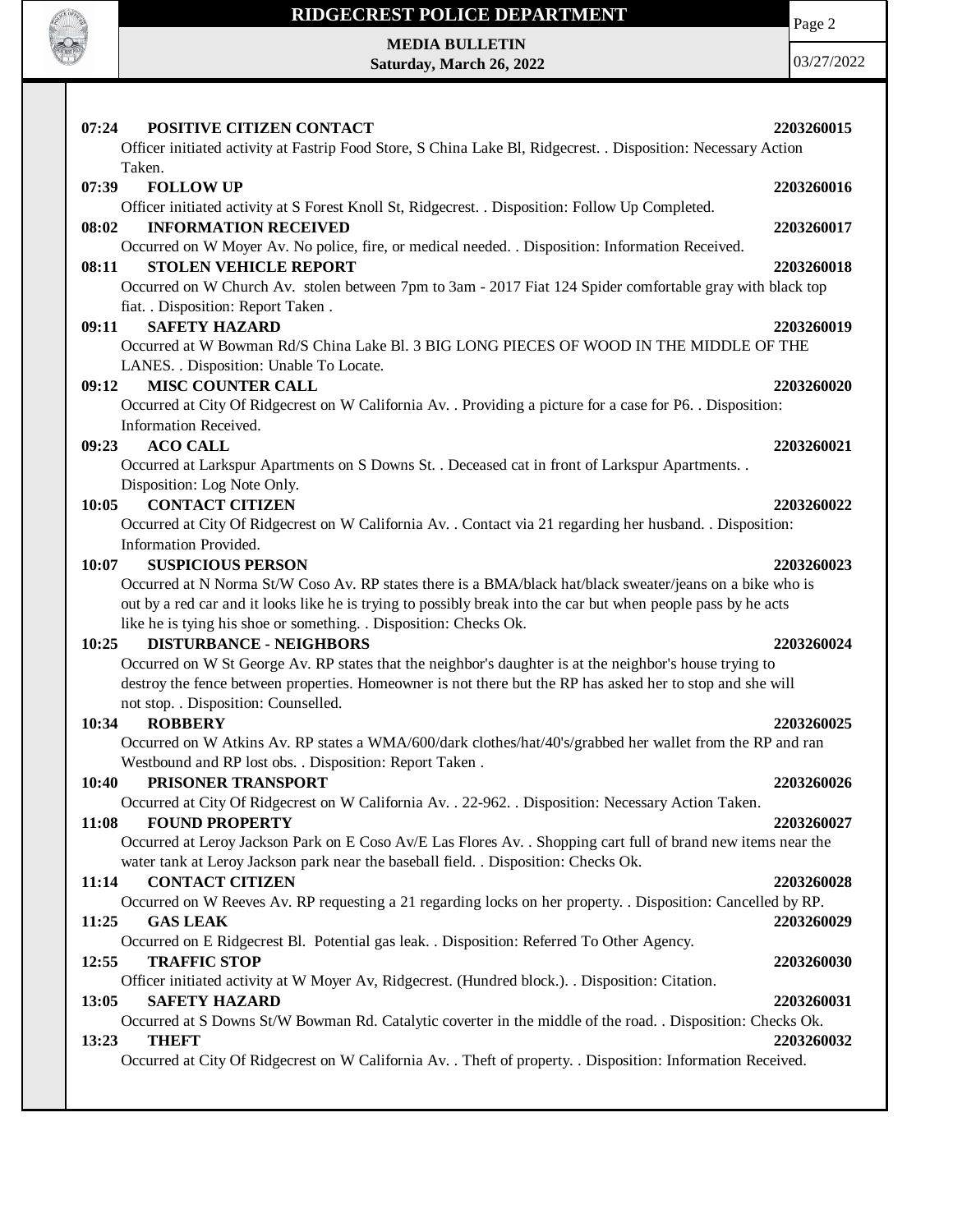

#### **RIDGECREST POLICE DEPARTMENT**

Page 3

**MEDIA BULLETIN Saturday, March 26, 2022**

03/27/2022

| 13:47 ACO CALL<br>2203260033                                                                                                                                    |
|-----------------------------------------------------------------------------------------------------------------------------------------------------------------|
| Officer initiated activity at N Palm Dr, Ridgecrest. Follow up. . Disposition: Animal Control Handled.                                                          |
| <b>DISTURBANCE - NEIGHBORS</b><br>13:55<br>2203260034                                                                                                           |
| Occurred on N Cimarron Ct. RP states this neighbor is blowing all the debris from his yardwork into their yard                                                  |
| - she states that he is "stalking" her. . Disposition: Counselled.                                                                                              |
| <b>MEDICAL AID</b><br>14:00<br>2203260035                                                                                                                       |
| Occurred at Super 8 Motel on S China Lake Bl. . AMBULANCE REQUEST. . Disposition: Referred To Other<br>Agency.                                                  |
| 14:01<br><b>ACO CALL</b><br>2203260036                                                                                                                          |
| Officer initiated activity at N Gwen Dr, Ridgecrest. WELFARE CHECK. . Disposition: Animal Control Handled.                                                      |
| <b>BURGLARY ALARM</b><br>14:10<br>2203260037                                                                                                                    |
| Occurred at Dart/Desert Area Resources Trng on E Ridgecrest Bl. . AOA: Backdoor contact. . Disposition:                                                         |
| False Alarm.                                                                                                                                                    |
| <b>ASSIST OTHER DEPARTMENT</b><br>14:27<br>2203260038                                                                                                           |
| Occurred at Super 8 Motel on S China Lake Bl. Disposition: Necessary Action Taken.                                                                              |
| 14:31<br><b>ACO CALL</b><br>2203260039                                                                                                                          |
| Officer initiated activity at S Norma St, Ridgecrest. Well check on dog. . Disposition: Animal Control Handled.                                                 |
| 14:39<br><b>ACO CALL</b><br>2203260040                                                                                                                          |
| Officer initiated activity at W Mariposa Av, Ridgecrest. Follow up. . Disposition: Negative Contact.                                                            |
| PROPERTY DAMAGE ONLY TC<br>14:43<br>2203260041<br>Occurred on W Sonja Av. RP states that their mailbox is completely knocked down and there are tire marks like |
| someone hit it and left. . Disposition: Necessary Action Taken.                                                                                                 |
| <b>CONTACT CITIZEN</b><br>14:51<br>2203260042                                                                                                                   |
| Occurred on S Mayo St. RP states that her ex took her children and left out of state. . Disposition: Civil                                                      |
| Problem.                                                                                                                                                        |
| 14:53<br><b>ACO CALL</b><br>2203260043                                                                                                                          |
| Officer initiated activity at W Reeves Av, Ridgecrest. Well check. . Disposition: Animal Control Handled.                                                       |
| 15:01<br><b>CITIZEN ASSIST</b><br>2203260044                                                                                                                    |
| Officer initiated activity at Super 8 Motel, S China Lake Bl, Ridgecrest. . Disposition: Assisted.                                                              |
| 15:09<br><b>ACO CALL</b><br>2203260045                                                                                                                          |
| Officer initiated activity at Town & Country Mobile Home Park, N Norma St, Ridgecrest. EXTRA PAT FOR                                                            |
| LOOSE DOGS. . Disposition: Animal Control Handled.                                                                                                              |
| <b>ACO CALL</b><br>15:25<br>2203260046                                                                                                                          |
| Officer initiated activity at S Gateway Bl/E Ridgecrest Bl, Ridgecrest. Deceased cat. . Disposition: Animal<br>Control Handled.                                 |
| 911 WIRELESS CALL<br>2203260047<br>15:31                                                                                                                        |
| Occurred at City Of Ridgecrest on W California Av. . RP states accidental dial. . Disposition: Necessary Action                                                 |
| Taken.                                                                                                                                                          |
| PETTY THEFT<br>15:47<br>2203260048                                                                                                                              |
| Officer initiated activity at City Of Ridgecrest, W California Av, Ridgecrest. . Disposition: Report Taken.                                                     |
| 15:55<br>911 FOLLOW UP<br>2203260049                                                                                                                            |
| Occurred at Clarion on N China Lake Bl. . Service Class: VOIP 911 FU. . Disposition: Checks Ok.                                                                 |
| 16:22<br><b>CONTACT CITIZEN</b><br>2203260050                                                                                                                   |
| Occurred on S Sunset St. RP states that her Instagram was hacked. . Disposition: Information Provided.                                                          |
| <b>BURGLARY - VEHICLE/BUSN - IN PROGRESS</b><br>16:37<br>2203260051                                                                                             |
| Occurred at Fury's Sports Bar on W Inyokern Rd. . Glass broken everywhere - referred to KCSO. . Disposition:<br>Referred To Other Agency.                       |
|                                                                                                                                                                 |
|                                                                                                                                                                 |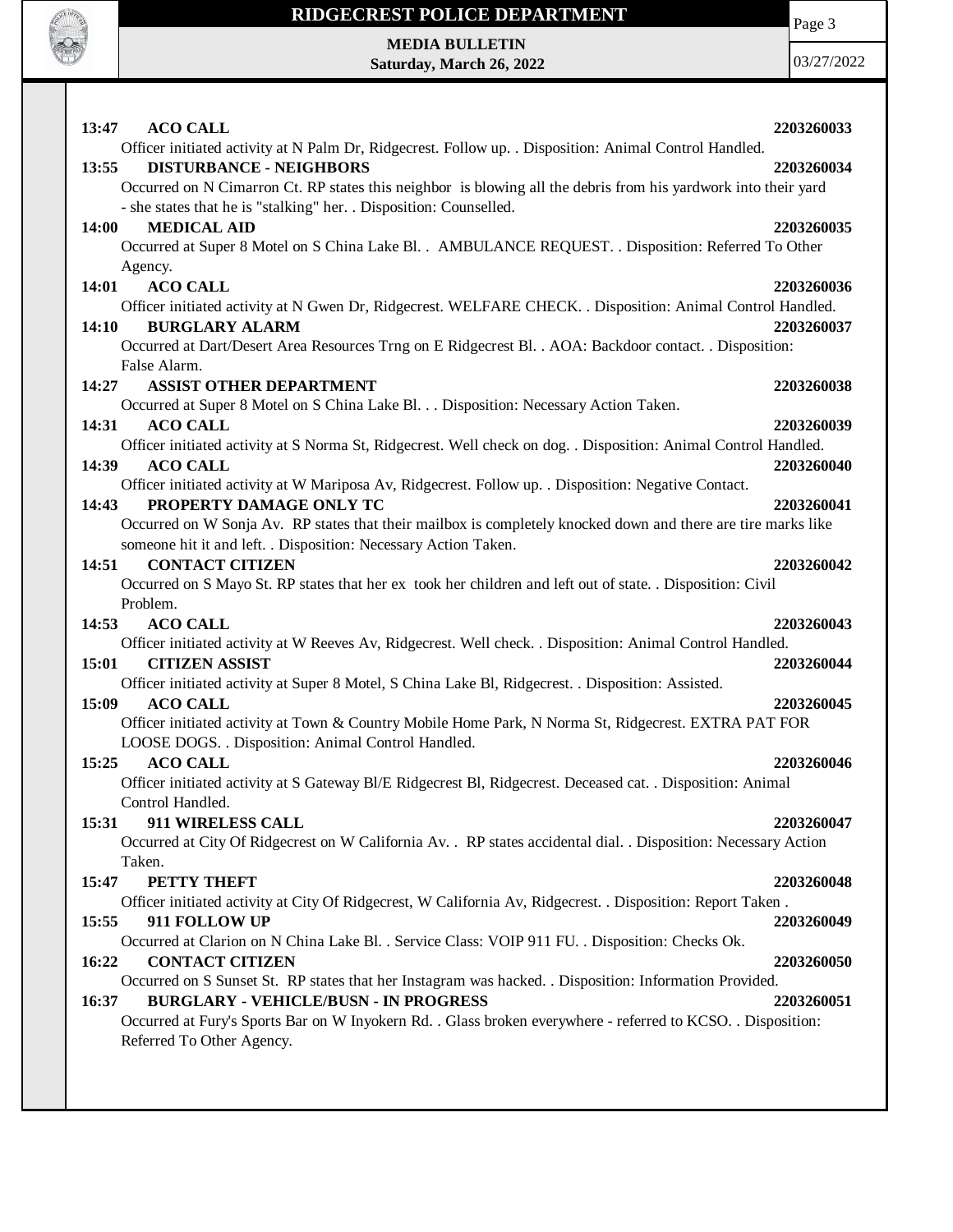

#### **RIDGECREST POLICE DEPARTMENT**

**MEDIA BULLETIN Saturday, March 26, 2022** Page 4

03/27/2022

| 16:55<br><b>CONTACT CITIZEN</b>                                                                                | 2203260052 |
|----------------------------------------------------------------------------------------------------------------|------------|
| Occurred on W Boston Av. RP states that his daughter was "stolen" by her biological mother in Florida          |            |
| Disposition: Information Provided.                                                                             |            |
| <b>DISTURBANCE - SUBJECT</b><br>17:02                                                                          | 2203260053 |
| Occurred at Ridgecrest Crisis Stabilization Unit on N Chelsea Av. . Male is currently on a hold and he is      |            |
| becoming violent and throwing stuff at the glass doors on the patio has destroyed patio and furniture          |            |
| Disposition: Necessary Action Taken.                                                                           |            |
| <b>INFORMATION RECEIVED</b><br>17:06                                                                           | 2203260054 |
| Occurred on E Commercial Av. Info rec'd. . Disposition: Information Received.                                  |            |
| <b>GENERIC FIRE CALL/NOT SPECIFIED</b><br>17:14                                                                | 2203260055 |
| Occurred at Petroglyph Park on E French Av. . Fire at the park - woodchips at park are on fire. . Disposition: |            |
| Referred To Other Agency.                                                                                      |            |
| 17:21<br><b>INFORMATION RECEIVED</b>                                                                           | 2203260056 |
| Occurred at Walmart Supercenter on E Bowman Rd. . Info rec'd. . Disposition: Log Note Only.                    |            |
| <b>MEDICAL AID</b><br>17:28                                                                                    | 2203260057 |
| Occurred on N Alvord St. Ambulance request. . Disposition: Referred To Other Agency.                           |            |
| <b>FOLLOW UP</b><br>17:45                                                                                      | 2203260058 |
| Occurred on S Holly Canyon Dr. Follow up on 72 hour notice on vehicle. . Disposition: Necessary Action         |            |
| Taken.                                                                                                         |            |
| 17:45<br><b>EXTRA PATROL</b>                                                                                   | 2203260059 |
| Occurred on W California Av. Extra patrol. . Disposition: Checks Ok.                                           |            |
| 18:00<br><b>Mental Health Evaluation</b>                                                                       | 2203260060 |
| Occurred at Ridgecrest Regional Hospital on N China Lake Bl. . Hallway Chair. . Disposition: Unfounded.        |            |
| <b>MEDICAL AID</b><br>18:25                                                                                    | 2203260061 |
| Occurred on N Sierra Vista St. Cellular E911 Call: Service Class: WPH2 Ambulance Request. . Disposition:       |            |
| Referred To Other Agency.                                                                                      |            |
| 18:38<br>911 WIRELESS CALL                                                                                     | 2203260062 |
| Occurred at City Of Ridgecrest on W California Av. . Cellular E911 Call: Service Class: W911 Openline. .       |            |
| Disposition: Log Note Only.                                                                                    |            |
| 19:21<br><b>SUSPICIOUS CIRCUMSTANCES</b>                                                                       | 2203260063 |
| Occurred on S Sunset Pl. 3 people in the backyard of a red tagged house/Looking like they are chopping up a    |            |
| car. . Disposition: Information Received.                                                                      |            |
| <b>UNWANTED SUBJECT</b><br>19:23                                                                               | 2203260064 |
| Occurred on N American St. Male was outside of RPs residence/Threatening the RP. . Disposition: Checks Ok.     |            |
| 19:33<br><b>KEEP THE PEACE</b>                                                                                 | 2203260065 |
| Occurred on W Langley Av. Cellular E911 Call: Service Class: WPH2 Wife locked husband out of the               |            |
| house/Husband is just trying to retrieve belongings /Husband will be standing by. . Disposition: Peace Kept.   |            |
| 19:55<br><b>CONTACT CITIZEN</b>                                                                                | 2203260066 |
| Occurred at Big 5 Sporting Goods on N China Lake Bl. . WMA/40's was mad that the store wouldn't return an      |            |
| item/He then threw the item at their glass display/RP wants him 602d from the store/Subject no longer on       |            |
| scene/RP has video footage. . Disposition: Information Received.                                               |            |
|                                                                                                                |            |
|                                                                                                                |            |
|                                                                                                                |            |
|                                                                                                                |            |
|                                                                                                                |            |
|                                                                                                                |            |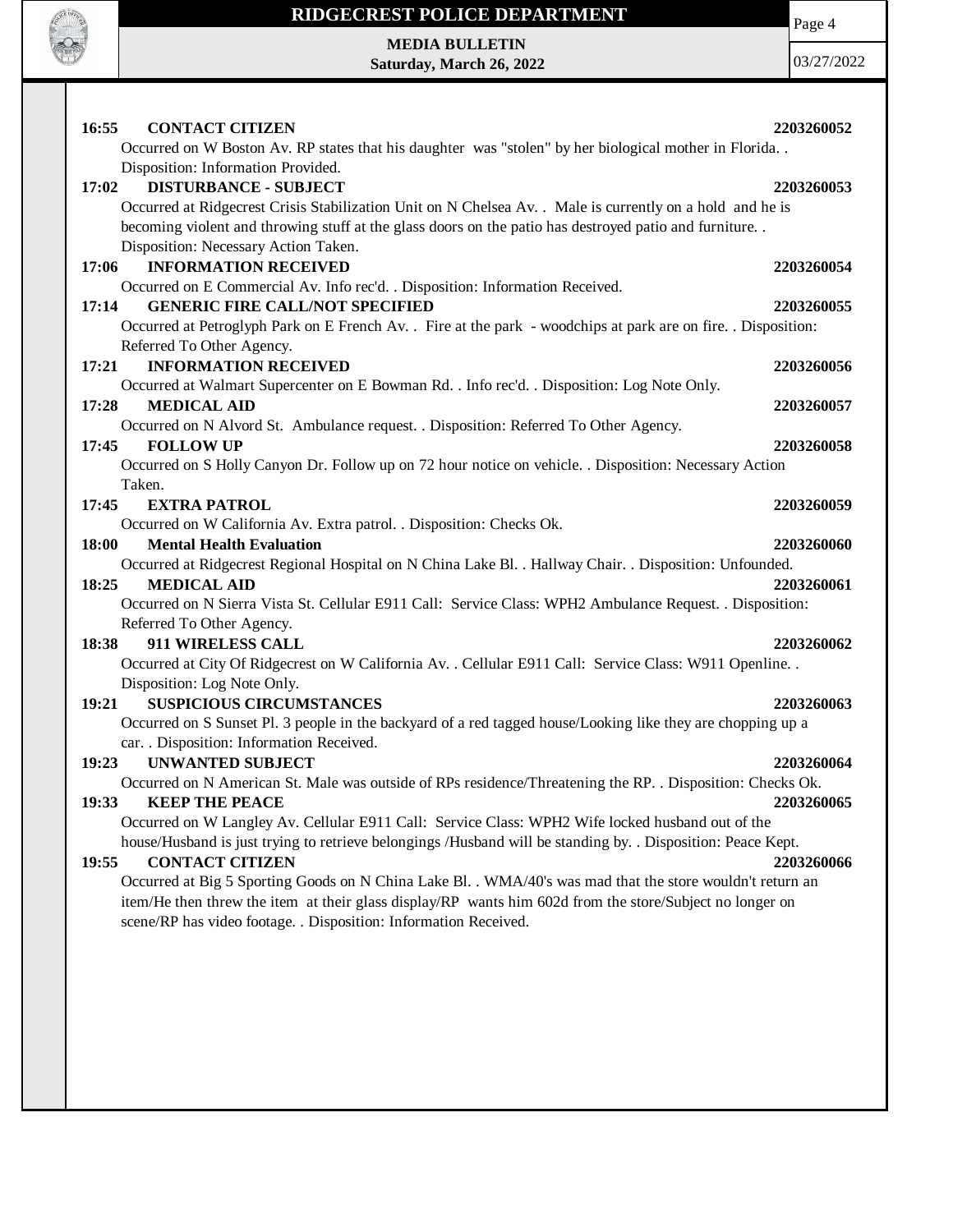# **READER OFFICE**

## **RIDGECREST POLICE DEPARTMENT**

**MEDIA BULLETIN Saturday, March 26, 2022**

03/27/2022

Page 5

| POSSESSION OF CONTROLLED SUBSTANCE<br>20:07                                                                                                         | 2203260067 |
|-----------------------------------------------------------------------------------------------------------------------------------------------------|------------|
| Officer initiated activity at Fastrip Food Store, S China Lake Bl, Ridgecrest. SA/Eugenios, Zoe 08/20/1985                                          |            |
| WNO/MM099107A Bail/\$500.00 Chgs/VC 22349(A); VC 12500(A) Case 22-970 Xray Cited/Rel'd on Scene                                                     |            |
| SA/Snipes, Kyle Patrick 06/14/1986                                                                                                                  |            |
| Open Chgs/HS 11377; HS 11364 Case 22-971                                                                                                            |            |
| Out of State Warrant                                                                                                                                |            |
| Havasu City PD                                                                                                                                      |            |
| Male Booked CRF. . Disposition: Arrest Made.                                                                                                        |            |
| <b>ACO CALL</b><br>20:29                                                                                                                            | 2203260068 |
| Occurred at W Dolphin Av/S China Lake Bl. Dead dog on the side of road. . Disposition: Unable To Locate.                                            |            |
| 911 WIRELESS CALL<br>20:31                                                                                                                          | 2203260069 |
| Occurred at City Of Ridgecrest on W California Av. . Cellular E911 Call: Service Class: W911 Openline/Sounds                                        |            |
| like children playing. . Disposition: Log Note Only.                                                                                                |            |
| 911 FOLLOW UP<br>20:35                                                                                                                              | 2203260070 |
| Occurred on S Downs St. Cellular E911 Call: Service Class: W911 Second 911/Children heard screaming in the                                          |            |
| background. . Disposition: Checks Ok.                                                                                                               |            |
| <b>RECKLESS VEHICLE</b><br>20:49                                                                                                                    | 2203260071 |
| Occurred at W Las Flores Av/N Norma St. Cellular E911 Call: Service Class: W911 Ford driving recklessly. .                                          |            |
| Disposition: Necessary Action Taken.                                                                                                                |            |
| <b>SUSPICIOUS CIRCUMSTANCES</b><br>21:01                                                                                                            | 2203260072 |
| Occurred at Child Development Center on S College Heights Bl. . RP stated there is a car parked behind her car                                      |            |
| pinning her in so she can't leave/She tried to turn her reverse lights on and the person in the veh isn't                                           |            |
| moving/RP isn't sure if there is anyone inside the car just can see the lights on/RP is in a gray MDX                                               |            |
| Disposition: Cancelled by RP.                                                                                                                       |            |
| <b>SUSPICIOUS CIRCUMSTANCES</b><br>21:21                                                                                                            | 2203260073 |
| Occurred at Pacific Auto & Motorsports on S China Lake Bl. . Veh lights are on and veh is running on the sales                                      |            |
| lot/No one around. . Disposition: Checks Ok.                                                                                                        |            |
| <b>WARRANT ARREST</b><br>21:48                                                                                                                      | 2203260074 |
| Officer initiated activity at N Alvord St, Ridgecrest. (Hundred block.)                                                                             |            |
| SA/Thomas, Kaliegh Dorothea                                                                                                                         |            |
| WNO/RM053139B Bail/20K Chgs/HS 11550(A)                                                                                                             |            |
| WNO/RM051626A Bail/55K Chg/HS 11364                                                                                                                 |            |
| WNO/RM049868A Bail/55K Chgs/HS 11364; HS 11377(A)                                                                                                   |            |
| WNO/RM052341B Bail/15K Chgs/PC 32                                                                                                                   |            |
| Cited/Rel'd on Scene. . Disposition: Arrest Made.                                                                                                   |            |
| <b>WELFARE CHECK</b><br>22:02                                                                                                                       | 2203260075 |
| Occurred on E Commercial Av. Cellular E911 Call: Service Class: W911 Anon RP. . Disposition: Checks Ok.                                             |            |
| DRIVING UNDER THE INFLUENCE<br>22:07                                                                                                                | 2203260076 |
| Occurred at S China Lake Bl/S College Heights Bl. Veh has been in and out of the lanes since 395/Almost                                             |            |
| drove off the road/White SUV/LS SB College Heights/RP no longer has obs. . Disposition: Gone Prior to                                               |            |
| Arrival.                                                                                                                                            |            |
| <b>THEFT</b><br>22:15                                                                                                                               | 2203260077 |
| Occurred on W Janelle Ct. Stolen Phone. . Disposition: Necessary Action Taken.                                                                      |            |
| <b>TRAFFIC STOP</b>                                                                                                                                 |            |
| 22:37<br>Occurred on E Ridgecrest Bl. Red Mustang all over the road/Was driving in the opposite lanes /NB                                           | 2203260078 |
| Norma/Headed towards ridgecrest blvd. . Disposition: Checks Ok.                                                                                     |            |
| <b>WELFARE CHECK</b><br>22:44                                                                                                                       | 2203260079 |
|                                                                                                                                                     |            |
| Occurred on W Atkins Av. Welchk on RPs friend hasn't been seen for a few weeks/RP will be standing by for<br>an officer]. . Disposition: Checks Ok. |            |